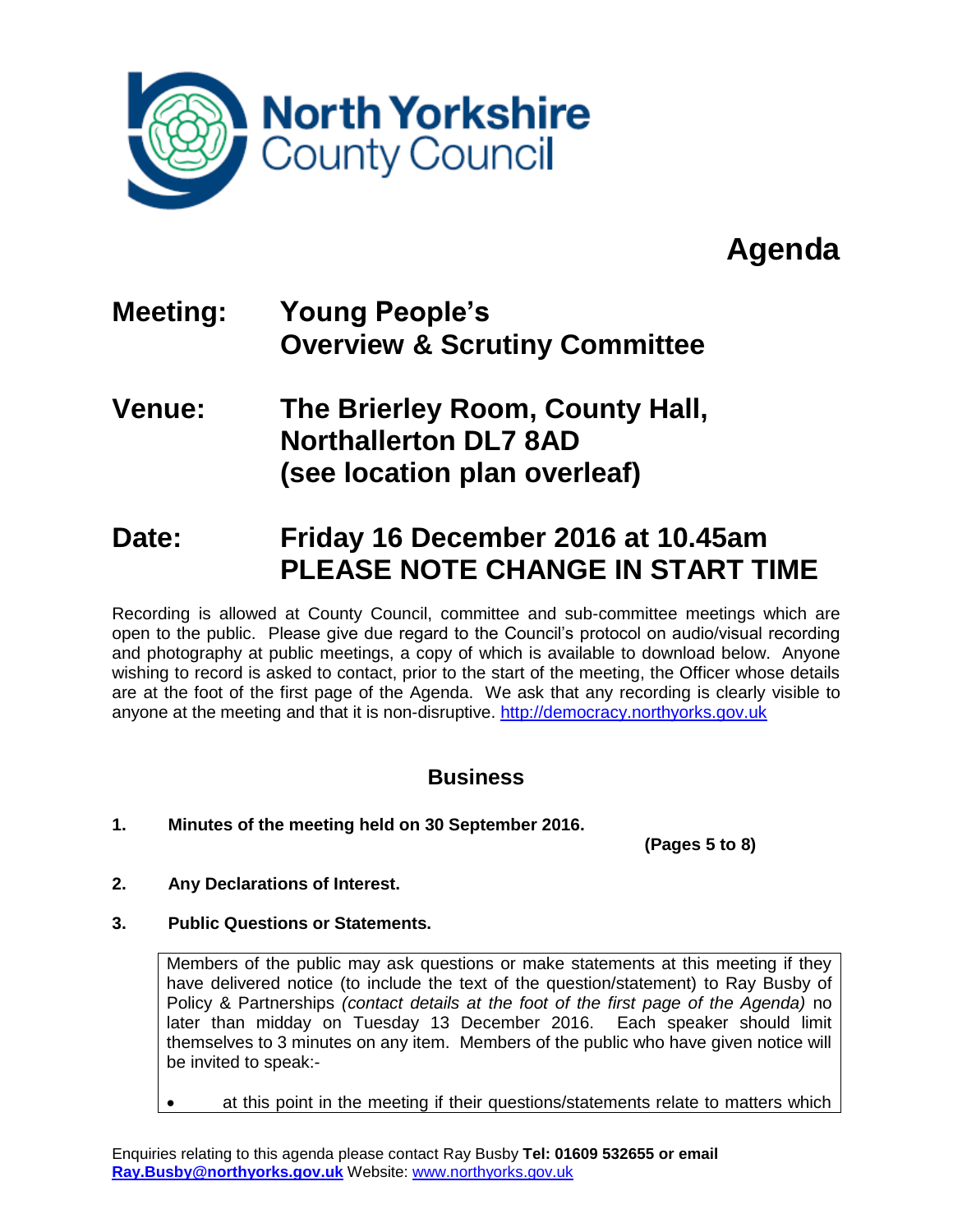are not otherwise on the Agenda (subject to an overall time limit of 30 minutes);

 when the relevant Agenda item is being considered if they wish to speak on a matter which is on the Agenda for this meeting.

If you are exercising your right to speak at this meeting, but do not wish to be recorded, please inform the Chairman who will instruct those taking a recording to cease while you speak.

| 4. | <b>Planning for future Committee items</b>                                                                                                                 | <b>Suggested</b><br>timings<br>10.45am |  |  |  |  |
|----|------------------------------------------------------------------------------------------------------------------------------------------------------------|----------------------------------------|--|--|--|--|
|    | a) Early interventions in Schools on Drugs and Alcohol                                                                                                     |                                        |  |  |  |  |
|    | b) Young People and Hospital Admissions                                                                                                                    |                                        |  |  |  |  |
|    | Presentations by the Scrutiny Team Leader                                                                                                                  |                                        |  |  |  |  |
| 5. | <b>Growing up in North Yorkshire – Report and Presentation by the</b><br>Corporate Director of Children and Young Peoples Services<br>(Briefing to Follow) | 11:15am                                |  |  |  |  |
| 6. | <b>Work Programme</b> – Report of the Scrutiny Team Leader.<br>(Pages 9 to 15)                                                                             | 12:15/30PM                             |  |  |  |  |
| 7. | Other business which the Chairman agrees should be considered as<br>a matter of urgency because of special circumstances.                                  |                                        |  |  |  |  |
|    | Barry Khan<br>Assistant Chief Executive (Legal and Democratic Services)                                                                                    |                                        |  |  |  |  |

County Hall **Northallerton** 

#### **NOTES:**

#### (a) **Emergency Procedures for Meetings in the Brierley Building at County Hall**

#### **Fire**

The fire evacuation alarm is a continuous Klaxon. On hearing this you should leave the building by the nearest safe fire exit. Once outside the building please proceed to the fire assembly point in front of the main entrance to the Brierley Building.

Persons should not re-enter the building until authorised to do so by the Fire and Rescue Service or the Emergency Co-ordinator.

An intermittent alarm indicates an emergency in nearby building. It is not necessary to evacuate the building but you should be ready for instructions from the Fire Warden.

#### **Accident or Illness**

First Aid treatment can be obtained by telephoning Extension 7575.